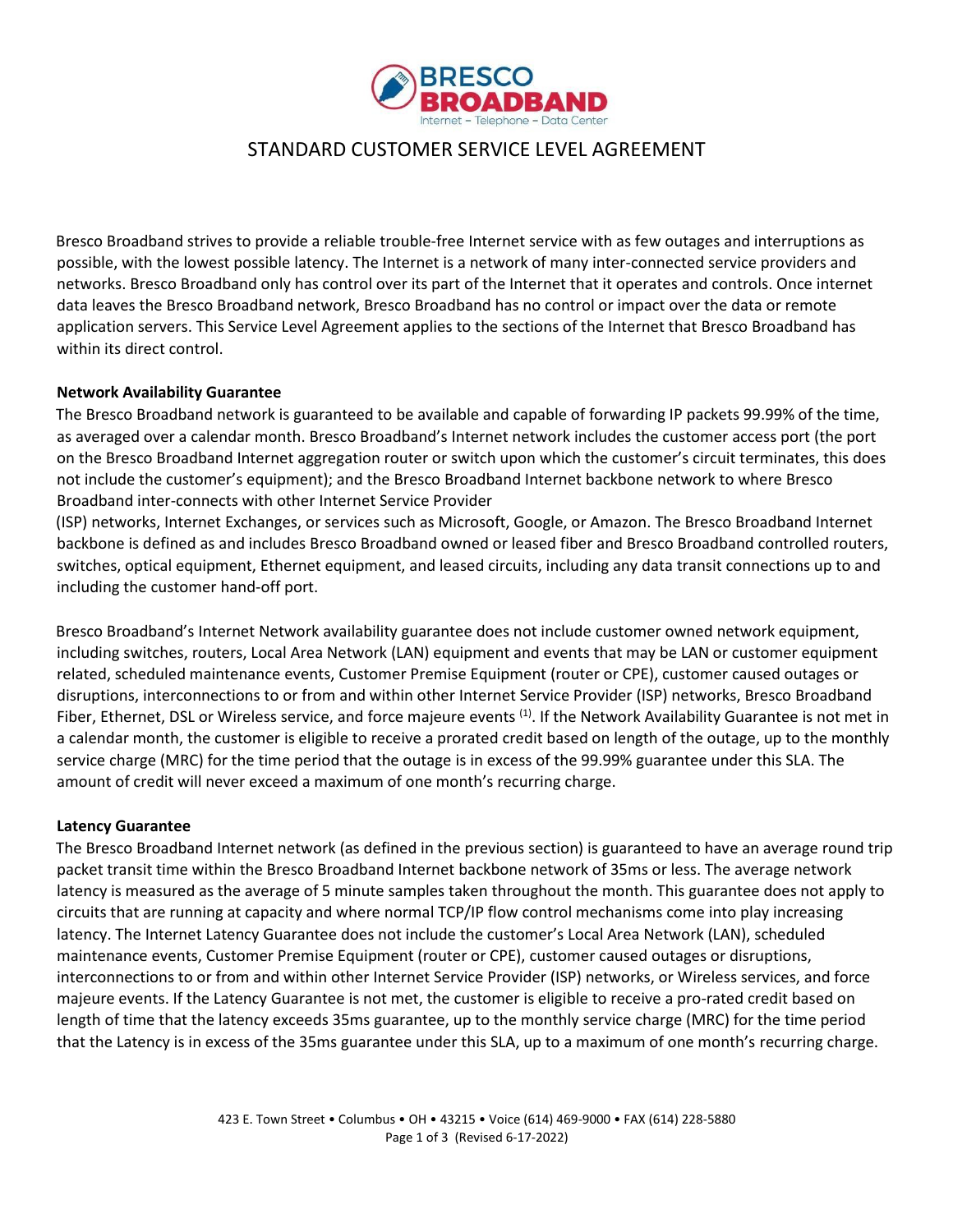

## STANDARD CUSTOMER SERVICE LEVEL AGREEMENT

### **Speed Guarantee**

The Bresco Broadband network guarantees delivery of the customers purchased service speed as identified in the customer's service agreement. Speed delivered will be measured by Bresco equipment at the Customer hand-off port, not traversing any customer owned equipment. In the case of Point-to-Point circuits, speed will be measured from customer hand-off port to the customer hand-off port. Bresco Network statistics are collected at the customer facing edge port will be the only data considered valid for determination of network speed, performance, issues and outages. Statistics taken from non-Bresco controlled equipment, ie customer routers and switches will not be considered or accepted as accurate.

### **Packet Loss Guarantee**

The Bresco Broadband Internet network (as defined above) is guaranteed to have a maximum average packet loss of less than 1 percent averaged over 60 minute intervals. Should packet loss exceed 1 percent when averaged over a 60 minute interval, the customer is entitled to a credit for the period that packet loss is in excess of the less than 1% guarantee under this SLA. This guarantee does not cover situations where the circuit is running at capacity and traffic is discarded because of customer running circuit at full capacity where normal TCP/IP flow control mechanisms come into play. The amount of credit will never exceed a maximum of one month's recurring charge.

### **Chronic Issues:**

If after Service Activation, Bresco repeatedly fails to deliver the contracted speed, packet latency or packet loss, as defined in this Service Level Agreement (SLA), or customer has three or more separate, unrelated service interruptions not related to Force Majeure events, and customer has opened up trouble tickets with Bresco NOC, and problems have been verified by Bresco over a period of 30 days or less resulting in loss of customer productivity and revenue, or if there are significant customer support requests (due to outages) relating service issues that are not addressed by Bresco in a timely manner (3 business days), Customer may terminate only the affected service for cause without further contractual obligation or cost. This chronic Issue guarantee excludes issue with customer owned equipment, cabling and facilities related issues.

### **Standard Maintenance Window:**

Bresco Broadband's standard weekly maintenance window is reserved for every Saturday from 5 AM to 7 AM. These maintenance windows are rarely used for service affecting events. Customers will be notified if maintenance window will be a service affecting event, exceeding more than 5 minutes excluding the normal maintenance window. Customers will be notified 7 days in advance of all service affecting maintenance outside of this standard timeframe. A fallback maintenance window of Sunday from 5 AM to 7 AM is reserved to fallback from any issues that may have occurred during the previous day's maintenance window. The only exception to the standard maintenance window is an emergency maintenance window for emergency replacement of equipment causing degraded service to one or more customers. In the event of an emergency maintenance window, if possible, the customer will be notified via email in advance of the emergency maintenance event.